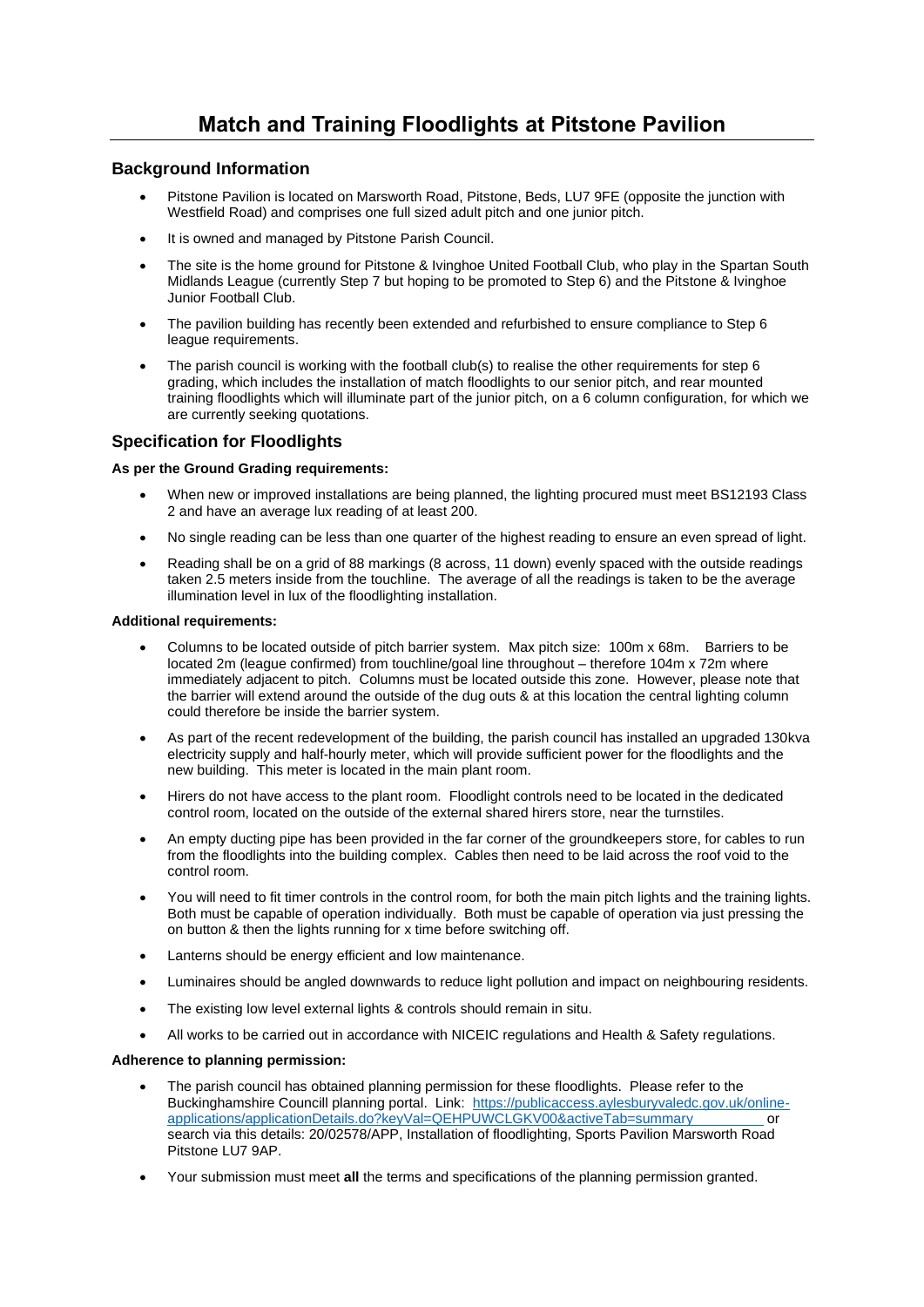• Where your submission would deviate from the approved planning, you must provide details and allow within your quotation, for you to liaise with the Planning Authority to obtain the necessary approval for minor amendments and/or discharge of planning conditions.

#### **Subsoil conditions and foundations for columns:**

• The design and dimensions of the concrete foundations for the lighting columns will need to be based on the soil and wind exposure characteristics of this particular site, rather than being generic. The chemical properties of the soils are also important, since they can affect the type of cement needed in the concrete. The mechanical properties of the soils are important since they will determine the dimensions of the foundation. The parish council has a geo-technical report which has been provided, but we do not possess wind exposure reports. We require contractors to provide full details of the ground and wind conditions they have taken into consideration when designing their foundations.

### **Timings**

- Potential contractors are requested to arrange a site visit prior to submission of their quotation so that they can accurately measure the ground / cable route / control room etc. Please contact Laurie Eagling, Parish Clerk, o[n parishclerk@pitstone.co.uk](mailto:parishclerk@pitstone.co.uk) or 01296 767261 to arrange access.
- Quotations to be submitted by Wednesday 23 December 2020.
- **Important note:**

It is likely that this project will require grant funding from the Football Foundation before it can proceed. The FF requires grant applications to be submitted at the start of January 2021. They will then only release the funding once it has been confirmed if P&IUFC are being promoted at the end of the season ie we won't know until May 2021. The Spartan South Midland League then require the floodlights to be installed before September 2021. Therefore, we need an installation window between the start of June and the end of August, should the project go ahead.

Unfortunately, these circumstances are beyond our control. Whilst we will identify the contractor to fulfil this tender, the works will not be able to take place until funding is available.

Should the club not be promoted, and therefore not able to access the FF funding, the project will be delayed until funding is identified.

### **Single Contractor**

- The council is ideally seeking a single contractor to supply and install the system.
- Ideally the contractor will also be able to provide a maintenance agreement / service plan for ongoing care – please provide details.

# **Documents Supplied**

- Site layout showing senior football pitch in relation to pavilion.
- Ground floor plan showing location of plant room, control room and ducting.
- Geotechnical report.

# **Contractor Requirements**

- Contractors must have a proven track record for installing similar sports approved floodlights.
- Contractors must be on sound financial footing.
- Contractors must possess a minimum of £5m public liability insurance.
- Contractors must possess professional indemnity insurance commensurate with the associated works.
- You must be able to demonstrate membership of appropriate associated professional bodies.
- Details should be provided of your reliance upon subcontractors, including installers, and their accreditations.

# **Quotation Requirements**

Please submit the following, preferably via email t[o parishclerk@pitstone.co.uk](mailto:parishclerk@pitstone.co.uk) or via hard copy to 9 Warwick Road, Pitstone, Beds, LU7 9FE by Wednesday 23 December 2020.

Please include the reference "Floodlight Quotation" as your subject header. You will receive a receipt from the parish clerk, but no details will be circulated to the panel until after the closing date.

- Your itemised quotation including details of the columns, lanterns, lux levels etc,
- Details of any areas where your quotation varies from the planning permission granted,